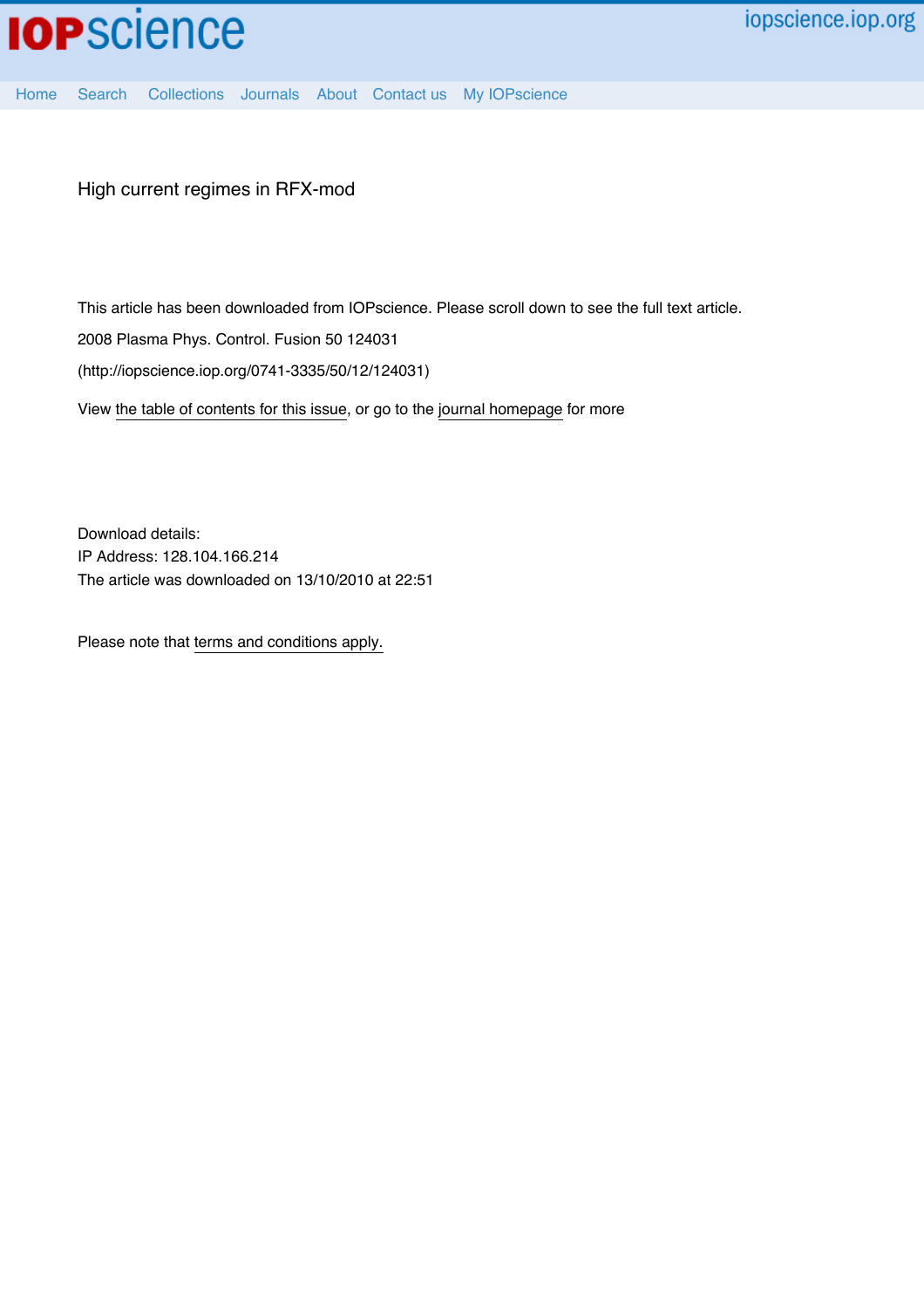# **High current regimes in RFX-mod**

**M Valisa**<sup>1</sup>**, T Bolzonella**<sup>1</sup>**, P Buratti**<sup>2</sup>**, L Carraro**<sup>1</sup>**, R Cavazzana**<sup>1</sup>**, S Dal Bello**<sup>1</sup>**, P Martin**<sup>1</sup>**, R Pasqualotto**<sup>1</sup>**, J S Sarff**<sup>3</sup>**, M Spolaore**<sup>1</sup>**, P Zanca**<sup>1</sup>**, L Zanotto**<sup>1</sup>**, M Agostini**<sup>1</sup>**, A Alfier**<sup>1</sup>**, V Antoni**<sup>1</sup>**, L Apolloni**<sup>1</sup>**, F Auriemma**<sup>1</sup>**, O Barana**<sup>1</sup>**, M Baruzzo**<sup>1</sup>**, P Bettini**<sup>1</sup>**, D Bonfiglio**<sup>1</sup>**, F Bonomo**<sup>1</sup>**, M Brombin**<sup>1</sup>**, A Buffa**<sup>1</sup>**, A Canton**<sup>1</sup>**, S Cappello**<sup>1</sup>**, M Cavinato**<sup>1</sup>**, G Chitarin**<sup>1</sup>**, A De Lorenzi**<sup>1</sup>**, G De Masi**<sup>1</sup>**, D F Escande**<sup>1</sup>**, A Fassina**<sup>1</sup>**, P Franz**<sup>1</sup>**, E Gaio**<sup>1</sup>**, E Gazza**<sup>1</sup>**, L Giudicotti**<sup>1</sup>**, F Gnesotto**<sup>1</sup>**, M Gobbin**<sup>1</sup>**, L Grando**<sup>1</sup>**, L Guazzotto**<sup>1</sup>**, S C Guo**<sup>1</sup>**, V Igochine**<sup>4</sup>**, P Innocente**<sup>1</sup>**, R Lorenzini**<sup>1</sup>**, A Luchetta**<sup>1</sup>**, G Manduchi**<sup>1</sup>**, G Marchiori**<sup>1</sup>**, D Marcuzzi**<sup>1</sup>**, L Marrelli**<sup>1</sup>**, S Martini**<sup>1</sup>**, E Martines**<sup>1</sup>**, K McCollam**<sup>3</sup>**, F Milani**<sup>1</sup>**, M Moresco**<sup>1</sup>**, L Novello**<sup>1</sup>**, S Ortolani**<sup>1</sup>**, R Paccagnella**<sup>1</sup>**, S Peruzzo**<sup>1</sup>**, R Piovan**<sup>1</sup>**, L Piron**<sup>1</sup>**, A Pizzimenti**<sup>1</sup>**, P Piovesan**<sup>1</sup>**, N Pomaro**<sup>1</sup>**, I Predebon**1**, M E Puiatti**1**, G Rostagni**1**, F Sattin**1**, P Scarin**1**, G Serianni**1**, P Sonato**1**, E Spada**1**, A Soppelsa**1**, S Spagnolo**1**, G Spizzo**1**, C Taliercio**1**, D Terranova**1**, V Toigo**1**, N Vianello**1**, D Yadikin**4**, P Zaccaria**1**, B Zaniol**1**, E** Zilli<sup>1</sup> and M Zuin<sup>1</sup>

<sup>1</sup> Consorzio RFX, Associazione EURATOM-ENEA sulla Fusione, Corso Stati Uniti, 4, 35127-Padova, Italy

<sup>2</sup> Associazione Euratom-ENEA sulla Fusione, C.R. Frascati, CP 65, I-00040, Frascati, Roma, Italy

<sup>3</sup> Department of Physics, University of Wisconsin–Madison, Madison, WI 53706, USA <sup>4</sup> MPI für Plasmaphysik, Euratom-Association, D-85748 Garching, Germany

Received 18 July 2008, in final form 8 August 2008 Published 5 November 2008 Online at [stacks.iop.org/PPCF/50/124031](http://stacks.iop.org/PPCF/50/124031)

#### **Abstract**

Optimization of machine operation, including plasma position control, density control and especially feedback control on multiple magnetohydrodynamic modes, has led RFX-mod to operate reliably at 1.5 MA, the highest current ever achieved on a reversed field pinch (RFP). At high current and low density the magnetic topology spontaneously self-organizes in an Ohmical helical symmetry, with the new magnetic axis helically twisting around the geometrical axis of the torus. The separatrix of the island disappears leaving a wide and symmetric thermal structure with large gradients in the electron temperature profile. The new topology still displays an intermittent nature but its overall presence has reached 85% of the current flat-top period. The large gradients in the electron temperature profile appear to be marginal for the destabilization of ion temperature gradient modes on the assumption that ions and electrons have the same gradients. There are indications that higher currents could provide the conditions under which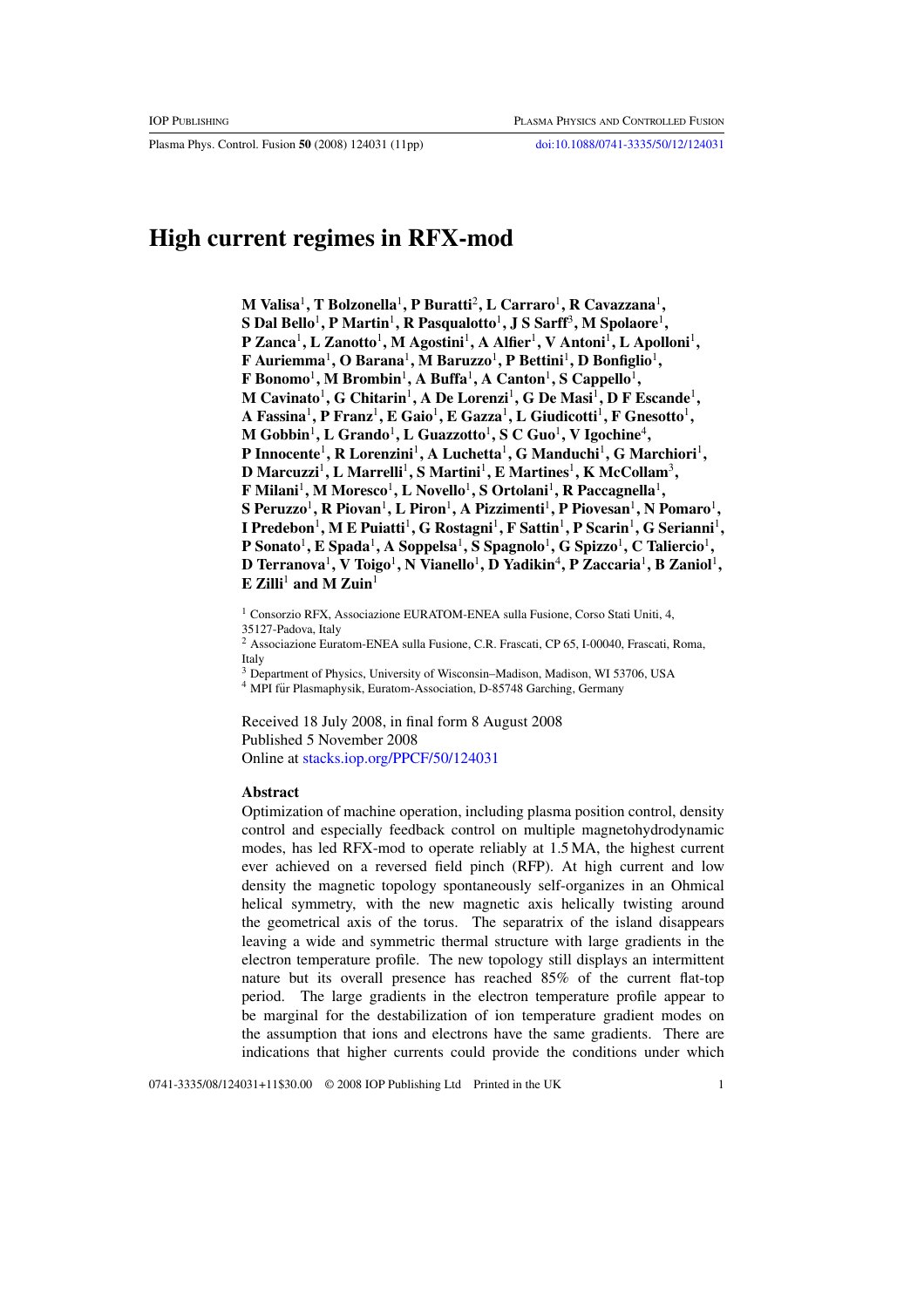to prove the existence of a true helical equilibrium as the standard RFP configuration.

(Some figures in this article are in colour only in the electronic version)

## **1. Introduction**

Research on reversed field pinch (RFP) configurations has experienced substantial progress in recent years (Brunsell *et al* [2006,](#page-11-0) Hirano *et al* [2006](#page-11-1), Marrelli *et al* [2007](#page-11-2), Wyman *et al* [2008\)](#page-11-3), with significant advances both in terms of plasma performance and control, and of understanding of relevant physics. The aim of this paper is to add to the line of such progress new interesting physics results, which are emerging from the reliable operation of RFX-mod in the regime with plasma current above 1 MA.

RFX-mod is an RFP device equipped with a state-of-the-art system for active control of MHD stability, designed for operation at plasma current up to 2 MA. Optimization of the many aspects of the machine operation and accurate control of the main plasma parameters and of plasma stability has allowed reaching reliably  $I_p = 1.5 \text{ MA}$  of plasma current, the highest ever obtained on an RFP. Such high current experiments have disclosed a new interesting physics regime, where the RFP spontaneously evolves towards an Ohmic helical symmetry, theoretically predicted. This new magnetic configuration is accompanied by well preserved helical magnetic surfaces in the plasma core, and is characterized by a principal helical magnetic axis. This leads to a decrease in transport and to the formation of steep core electron temperature profiles.

This is an important result since it represents a further step in a known path towards the theoretically predicted laminar and chaos-free RFP, not any longer conceived as an interesting physics experiment inevitably associated with a sea of turbulence, stochastic fields, high transport and therefore marginal to the fusion world. Moreover, recent results and the commonalities between the RFP and the tokamak on issues like non-linear MHD dynamics and stability control, fast ion confinement, density limits—to mention only some—make the RFP of increasing interest for the wider fusion community.

<span id="page-2-0"></span>The paper is organized as follows: sections [2](#page-2-0) and [3](#page-3-0) provide the background, by briefly recalling some important background theory (section [2\)](#page-2-0), and providing a description of the RFX-mod device and in particular of the MHD stability control system (section [3\)](#page-3-0). Section [4](#page-5-0) is dedicated to the main experimental results and to their discussion, while conclusions and future perspectives are described in section [5.](#page-10-0)

## **2. The RFP: a paradigm for self-organized plasma**

The two main aspects that since the beginning have made the RFP an appealing configuration and, in principle, an interesting solution as an alternative reactor line are the robustness and the elegance of a self-organized system and the inherent simplicity of the toroidal coil system, which has to sustain relatively low toroidal fields. In the real experiment, self-organization means that upon application of a toroidal loop voltage, the RFP plasma spontaneously selforganizes by converting a fraction of the toroidally driven electrical current into a poloidal one, the so-called RFP dynamo mechanism. The safety factor  $q(r) = r/aB_T/B_p$  is much less than 1 everywhere and becomes negative at the edge. With such a  $q$  profile the average poloidal and toroidal fields are of the same magnitude and the core toroidal flux is generated by currents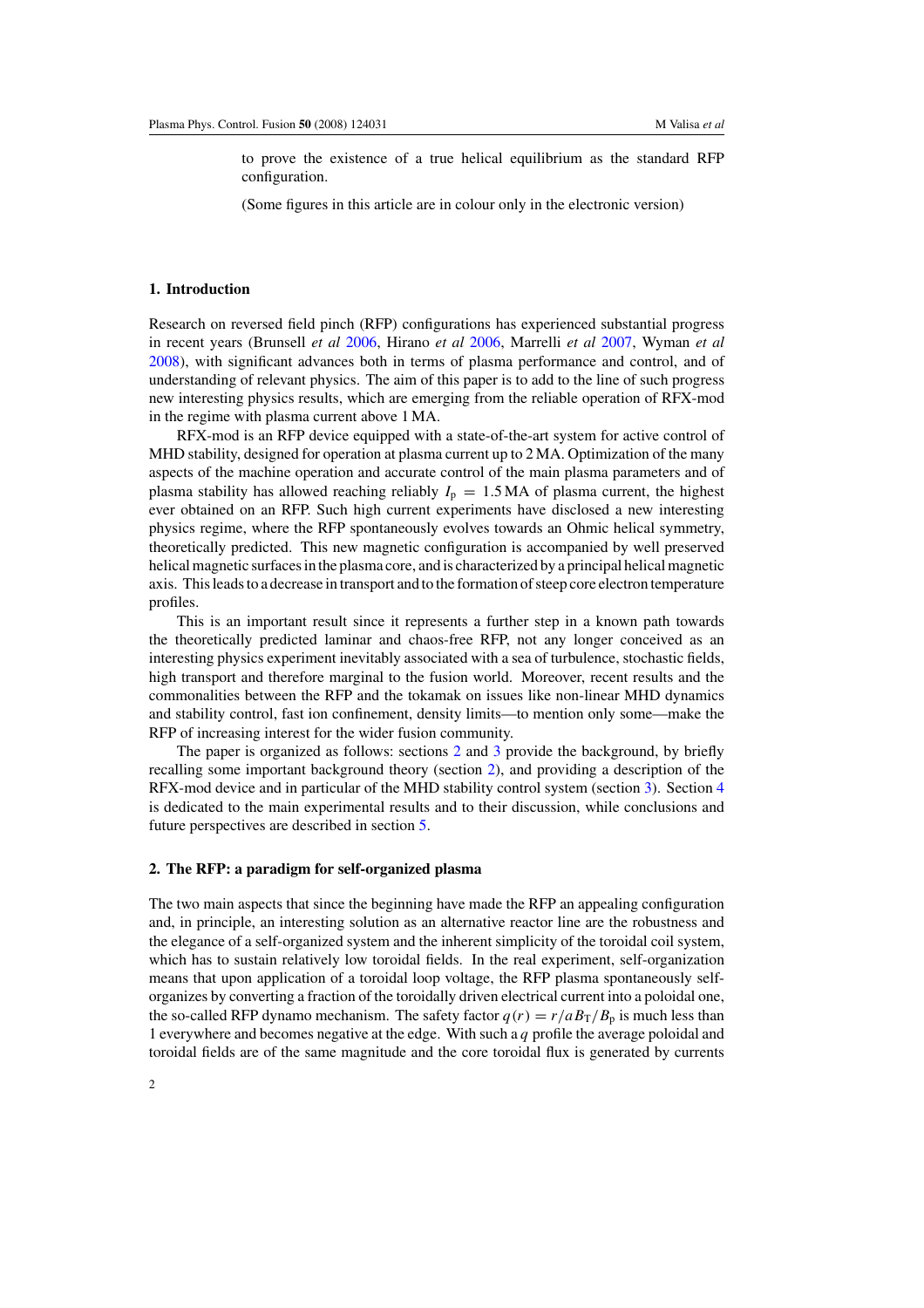flowing in the plasma itself, with relief of the external toroidal coils. Visco-resistive MHD simulations (Cappello and Paccagnella [\(1992](#page-11-4)), Cappello [\(2004\)](#page-11-5) and references therein) have predicted that the dynamo mechanism required to sustain the equilibrium fields can be provided by a kink-like deformation of the plasma that is attributable to the configuration a global chaos free helical symmetry: the single helicity (SH). SH is an Ohmic helical state that retains all the good features of the RFP without the problems connected with the high level of magnetic turbulence typical of the multiple helicity scenario, where instead many modes of comparable amplitude are simultaneously present. Abundant experimental evidence (Marrelli *et al* [2002](#page-11-6), Martin *et al* [2003](#page-11-7), Piovesan *et al* [2004](#page-11-8)) shows that similar SHs are indeed approached in modern devices, accompanied by a significant degree of order in the magnetic topology and, correspondingly, by clear helical thermal structures in the plasma core. Such regimes in which one mode, a saturated resistive kink instability, intermittently grows much higher than the others, or secondary modes, has been named quasi-SH. The full experimental realization of SH spectra would require that the amplitude of 'secondary' modes becomes negligible. In (Marrelli *et al* [2007](#page-11-2)) it was shown that the probability of developing QSH increases with current and that above 1 MA QSH occupies a significant fraction of the current flat top. One important and recent experimental result obtained in a transient way by oscillating the toroidal flux (Terranova *et al* [2007\)](#page-11-9) is that the helical structure associated with the dominant  $m = 1$ mode grows up to the point where a single helical axis (SHAx) becomes the main magnetic axis, and the original symmetric magnetic axis ceases to exist (Lorenzini [2008](#page-11-10)). A broad volume of conserved helical flux surfaces is present. The current interpretation is that the disappearance of the magnetic separatrix, following the high amplitude dominant mode saturation, is what makes the remaining topology more resilient to chaotic perturbations (Escande *et al* [2000\)](#page-11-11) despite the presence of residual small modes in the spectrum. The relevance of this experimental finding is that it represents an important step towards the theoretically predicted SH. In the following we will see that at high plasma current regimes the new interesting topology that may be artificially excited with oscillating poloidal currents develops spontaneously.

<span id="page-3-0"></span>It may be interesting to note that the described helical magnetic symmetry is to some extent similar to the stellarator case, where, however, the field configuration is imposed by external coils and not reached by an Ohmically driven self-organization mechanism.

#### **3. RFX-mod: a device with feedback controlled magnetic boundary**

RFX-mod is the largest RFP, with minor radius  $a = 0.46$  m and major radius  $R = 2$  m. Its main missions are to explore high current RFP plasmas, up to 2 MA (Sonato *et al* [2003](#page-11-12), Ortolani and the RFX Team [2006](#page-11-13), Marrelli *et al* [2007,](#page-11-2) Martin *et al* [2007](#page-11-14)), and to contribute to the community effort on MHD stability active control.

The first wall is made of a full coverage of graphite tiles, positioned and shaped in such a way as to minimize the probability of local hot spots. The presence of a large graphite surface makes density control not an easy task. Optimization of the current start-up with careful control of the plasma position and minimization of fueling rates have significantly improved the reproducibility of high current discharges at low  $(n/n<sub>G</sub> = 0.1)$  and intermediate density  $(n/n<sub>G</sub> = 0.4$  where  $n<sub>G</sub> = I<sub>p</sub>/\pi a<sup>2</sup>$  is Greenwald density, with  $I<sub>p</sub>$  the plasma current and a the minor radius) (Canton *et al* [2008\)](#page-11-15).

Important progress has also been made on the feedback control system (Marrelli *et al* [2008\)](#page-11-16). This is one of the key elements that has allowed reaching reliable operation of RFX-mod at high current. The active magnetic boundary is based on 192 saddle coils independently powered and positioned outside a thin copper shell with a penetration time constant of 100 ms. The cycle frequency of the feedback action has been increased from 1.7 to 2.5 kHz. Also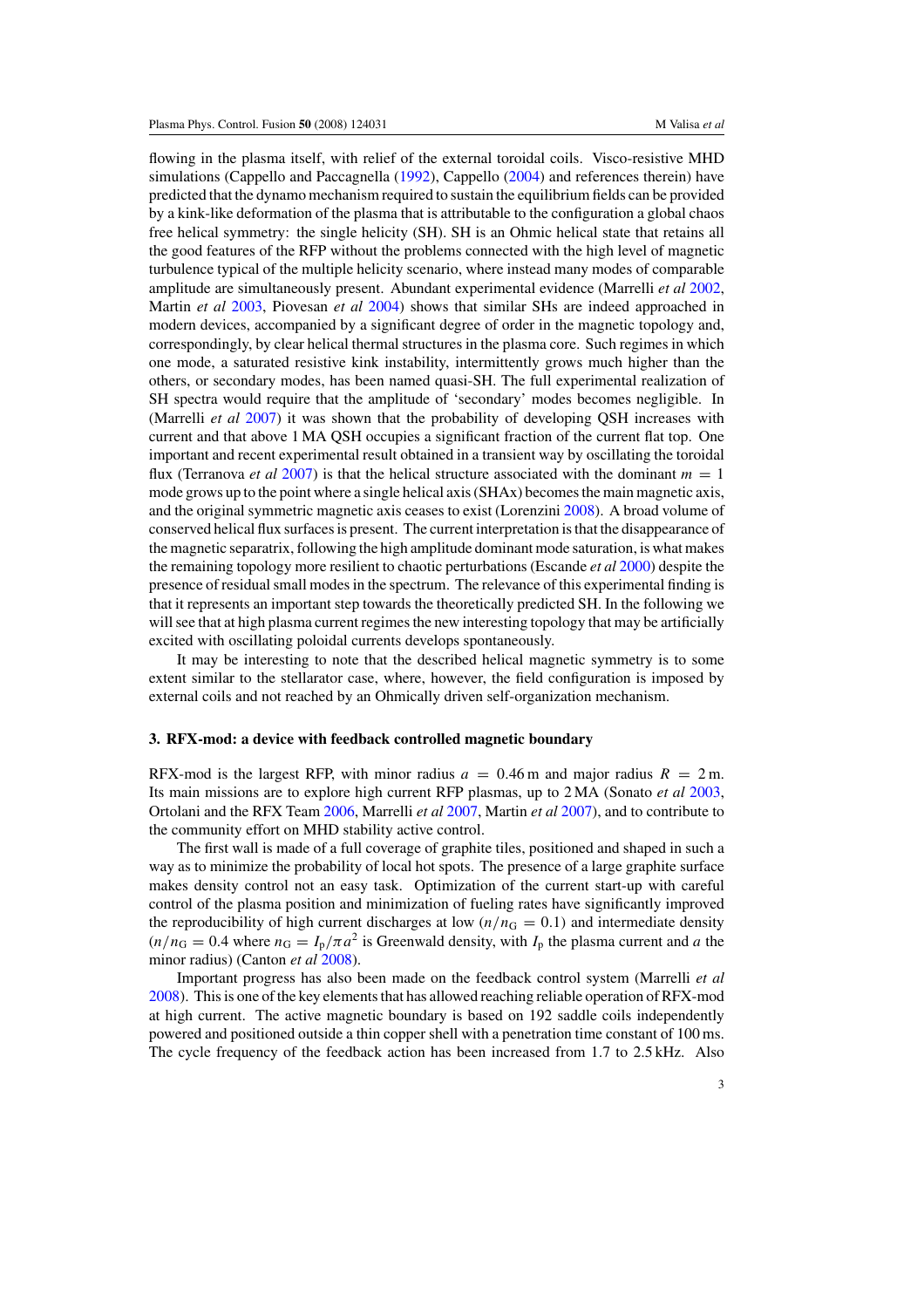<span id="page-4-0"></span>

**Figure 1.** Radial displacement (a.u.) of the last closed magnetic surface due to  $m = 1$  modes in shot 24063 as a function of the toroidal angle and of time (vertical direction). (b) Absolute maximum radial displacement  $(m)$  of the plasma as a function of time.

the power supplies feeding the saddle coils have been optimized and their dynamic response ameliorated. Fine optimization has been finally applied to the gains of the amplifiers to maximize phase and wall unlocking of the tearing modes (Marrelli *et al* [2008](#page-11-16)). By inducing the rotation of the tearing modes with different phases the maximum radial displacement of the plasma can be kept close or below 1 cm and, in addition, the position where the modes interfere positively changes continuously in time. This double effect reduces the plasma–wall interaction to bearable levels, avoiding tiles overheating and uncontrolled recycling. Figure [1](#page-4-0) shows an example of the result of the feedback control on the radial displacement of the last closed surface in a 1.5 MA discharge: the maximum radial excursion of the plasma column changes in space (top figure) and oscillates around 12 mm. Current efforts (Marrelli *et al* [2008\)](#page-11-16) are addressing the way to optimize the capability of the feedback system to control the amplitude of the tearing modes and more specifically of the innermost one in order to reduce the intermittency of the QSH.

The feedback system is very flexible, and several feedback schemes have been applied (Bolzonella *et al* [2006](#page-10-1), Paccagnella *et al* [2006](#page-11-17), [2007,](#page-11-18) Zanca *et al* [2007](#page-11-19)). The most efficient control scheme is the so-called 'clean mode control' and consists of the direct and simultaneous control of a subset of the identified Fourier modes, with the advantage that the actuators gains can be tailored on each mode in amplitude and modality (Marrelli *et al* [2007](#page-11-2)). The treatment of the sidebands generated by the coils, for their being finite in number, and producing an aliasing in the spectrum measured by the sensors (Paccagnella *et al* [2002,](#page-11-20) Zanca *et al* [2007\)](#page-11-19) has been fundamental for an efficient operation. It has also been important to model the entire system,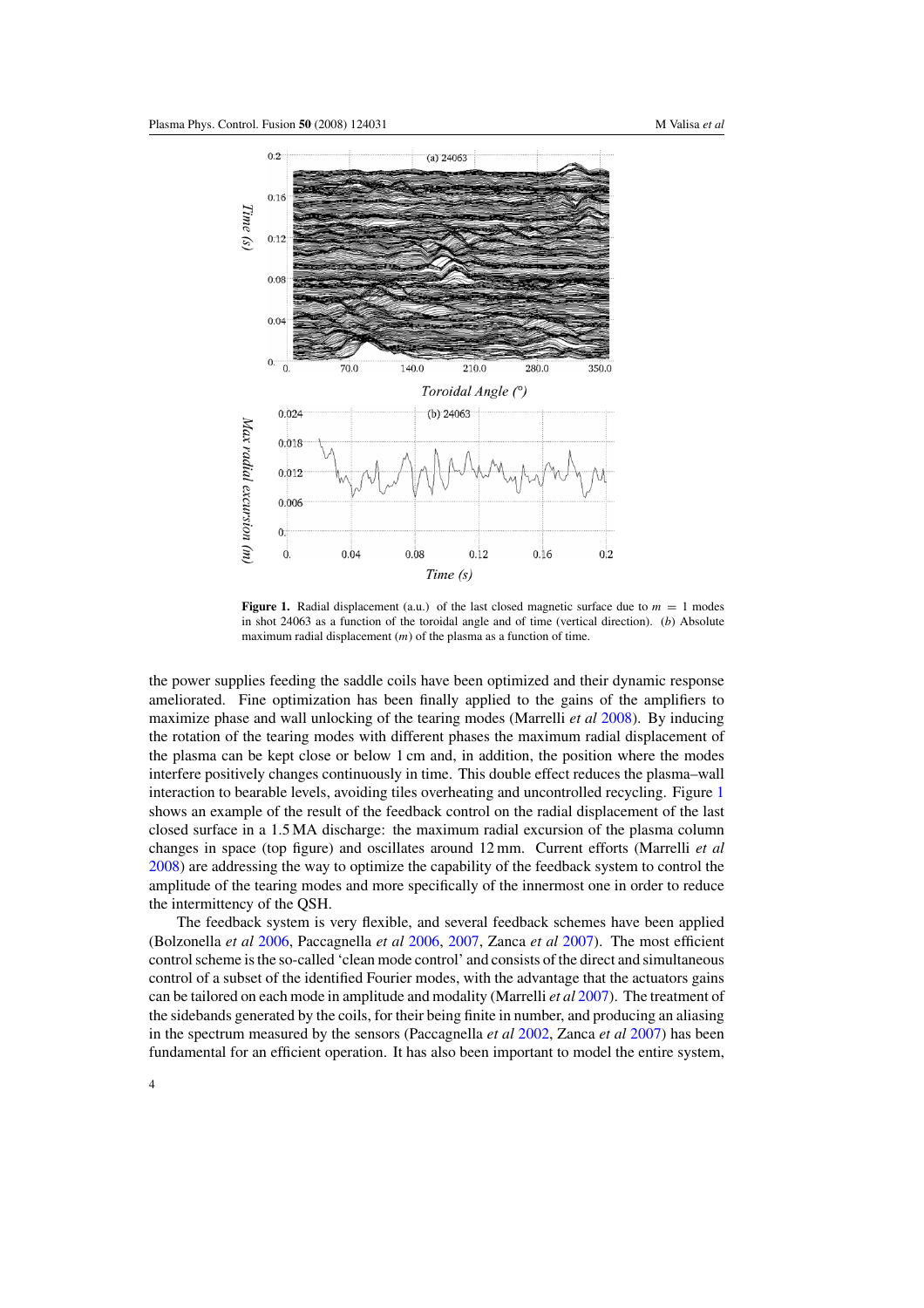<span id="page-5-1"></span>

**Figure 2.** High current RFX-mod discharge #24063. From top: plasma current; amplitude of  $m = 1$ ,  $n = -7$  and (dashed line) average amplitude of 'secondary' modes  $m = 1$   $n = -8/-14$ ;  $n_e$  (m<sup>-3</sup>);  $T_e$  from double SXR filter;  $q(a)$  and finally average toroidal flux.

including feedback system, vacuum liner, thin shell and the mechanical structure that holds the saddle coils, to understand the role of each component, simulate various gains options and feedback laws and restrict the parameter space to explore experimentally (Zanca *et al* [2007](#page-11-19)).

<span id="page-5-0"></span>The flexibility of the feedback control system includes the possibility to treat the modes in a selective way, allowing for instance one or more modes to grow. This has been very useful in studying the properties (growth rates) of tearing and resistive wall modes (Bolzonella *et al* [2007,](#page-10-2) Igochine *et al* [2008](#page-11-21)) and to study their non-linear interaction. Availability of such data has been useful to benchmark ITER relevant codes such as CARMA (Villone *et al* [2008\)](#page-11-22). The system also allows adjusting the phase of the specific mode to be studied in order to allow a proper investigation at the various diagnostic sections, whereby a non-symmetric phenomenon such as the QHS could be completely missed by the many diagnostics that do not cover the whole poloidal section (Bonomo *et al* [2008\)](#page-10-3).

# **4. High current RFX-mod plasmas: the natural environment for SH**

Thanks to the feedback control of MHD instabilities, reliable operation at 1.5 MA is routinely and reliably carried out in RFX-mod. Plasma discharges as long as approximately 0.5 s (i.e. 10 times the resistive wall constant) are produced, thus demonstrating that the RFP does not need for its operation a thick conductive shell. A typical 1.5 MA plasma current discharge in RFX-mod is illustrated in figure [2,](#page-5-1) which displays some relevant time traces (see caption). The plasma current is sustained by static units till  $t = 150$  ms. During the long decay phase only the vertical field and the edge magnetic field required to maintain a prescribed edge safety factor  $q(a)$  are actively controlled. One may notice how the average toroidal field waveform is in practice a replica of the plasma current. This is because the toroidal field is generated by internal currents by draining power, in a self-organized way, from the only (Ohmic) driver.

After the reversal of the toroidal magnetic field and when the plasma current has reached almost 1.4 MA, the innermost resonant ( $m = 1$ ,  $n = -7$ ) mode develops higher than all of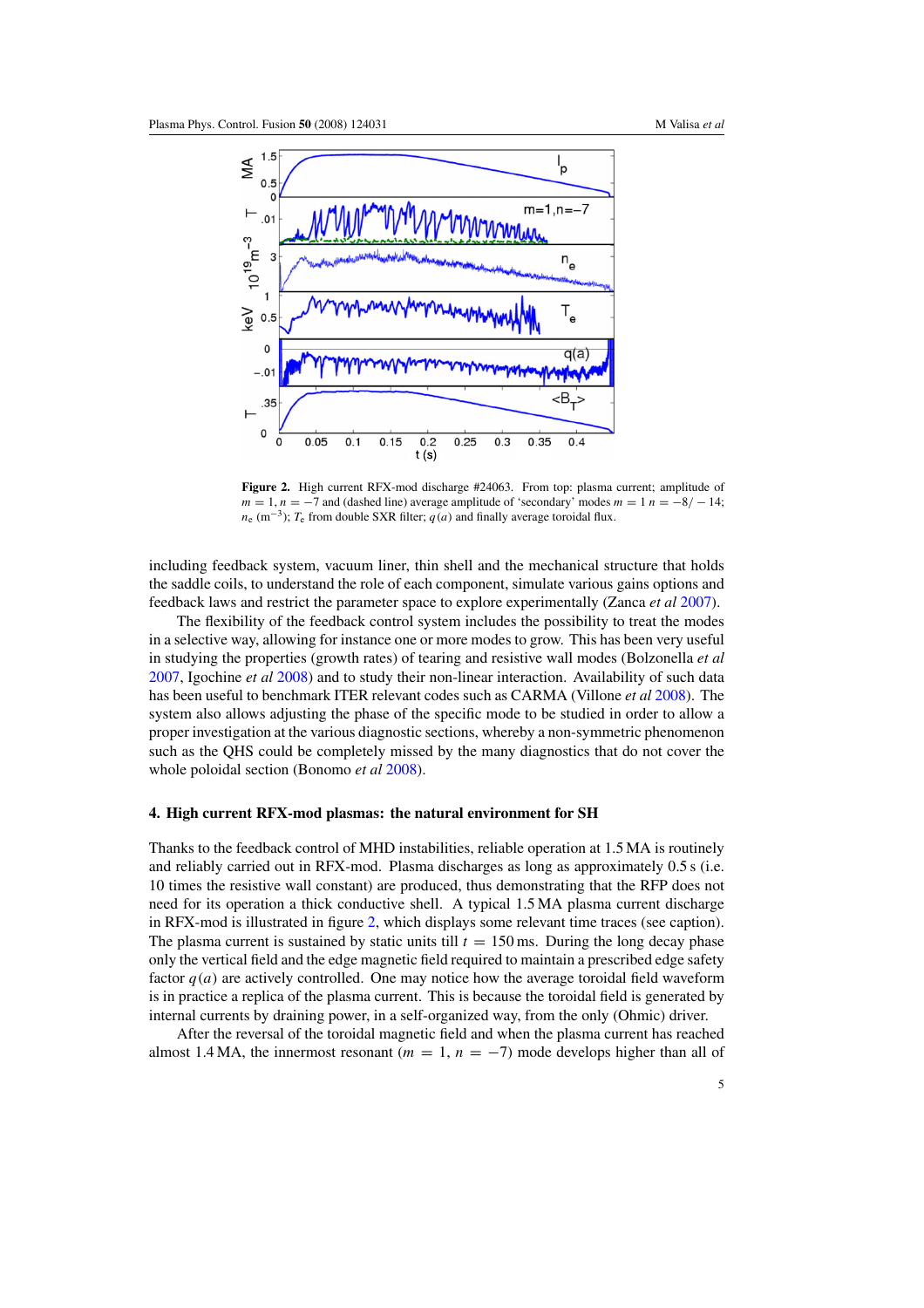<span id="page-6-0"></span>

**Figure 3.** Persistency of the QSH phase as a function of plasma current. Persistency is defined as the fraction of the plasma current flat-top featuring a QSH phase. The highest current persistency exceeds 80%.

the other modes, which instead decrease. This gives to the magnetic topology a strong and tidy helical character. This QSH state has an intermittent nature with occasional crashes of the dominant mode to lower values, still higher than the amplitude of the remaining 'secondary' modes. These events are accompanied by small dynamic of  $q$  and small variations of the toroidal flux, hardly visible in the figure, associated with the activity of the residual modes. The frequency of the oscillations varies in the shot of figure [2](#page-5-1) from 30 to 200 Hz approximately and the amplitude of the dominant mode saturates practically at a given level at all frequencies. As shown in the figure, there are phases where the amplitude of the dominant mode remains high for tens of milliseconds (up to 50 ms), that is several times the energy confinement time. During the decay phase of the current the amplitude of the QSH signal (amplitude of mode  $m = 1$ ,  $n = -7$ ) reduces but remains proportional to the current itself. Interestingly, during the decay phase the QSH remains well below the current level required for its existence during the discharge setting up, in a sort of hysteresis process. The main difference between the two situations is the dynamo requirement, which at the beginning is strong in order to raise the toroidal flux, while it is smaller during the decay phase.

Despite the intermittent behavior, long lasting QSH periods are more probable as plasma current increases. This is shown in figure [3,](#page-6-0) where the QSH persistency is reported as a function of the plasma current for a large number of discharges. The evidence that by increasing the current the plasma more frequently spontaneously accesses QSH states is one of the most important results of the high current regime exploration in RFX-mod.

The helical states spontaneously accessed at high current are of two types: (1) the first type is that where a helical structure is present, but the plasma maintains its axisymmetric magnetic axis. In this case the helical structure is bounded by a magnetic separatrix. (2) The second type is closer to a helical equilibrium, since the dominant  $m = 1$  mode grows up to the point where its helical axis becomes the main magnetic axis, and the original symmetric magnetic axis ceases to exist. These type 2 helical states are of the same kind of SHAx transiently found during oscillating poloidal current drive plasmas (Lorenzini *et al* [2008](#page-11-10)), but the important difference is that they appear as a natural outcome of the high current operation, with positive perspectives for the confinement, as discussed later.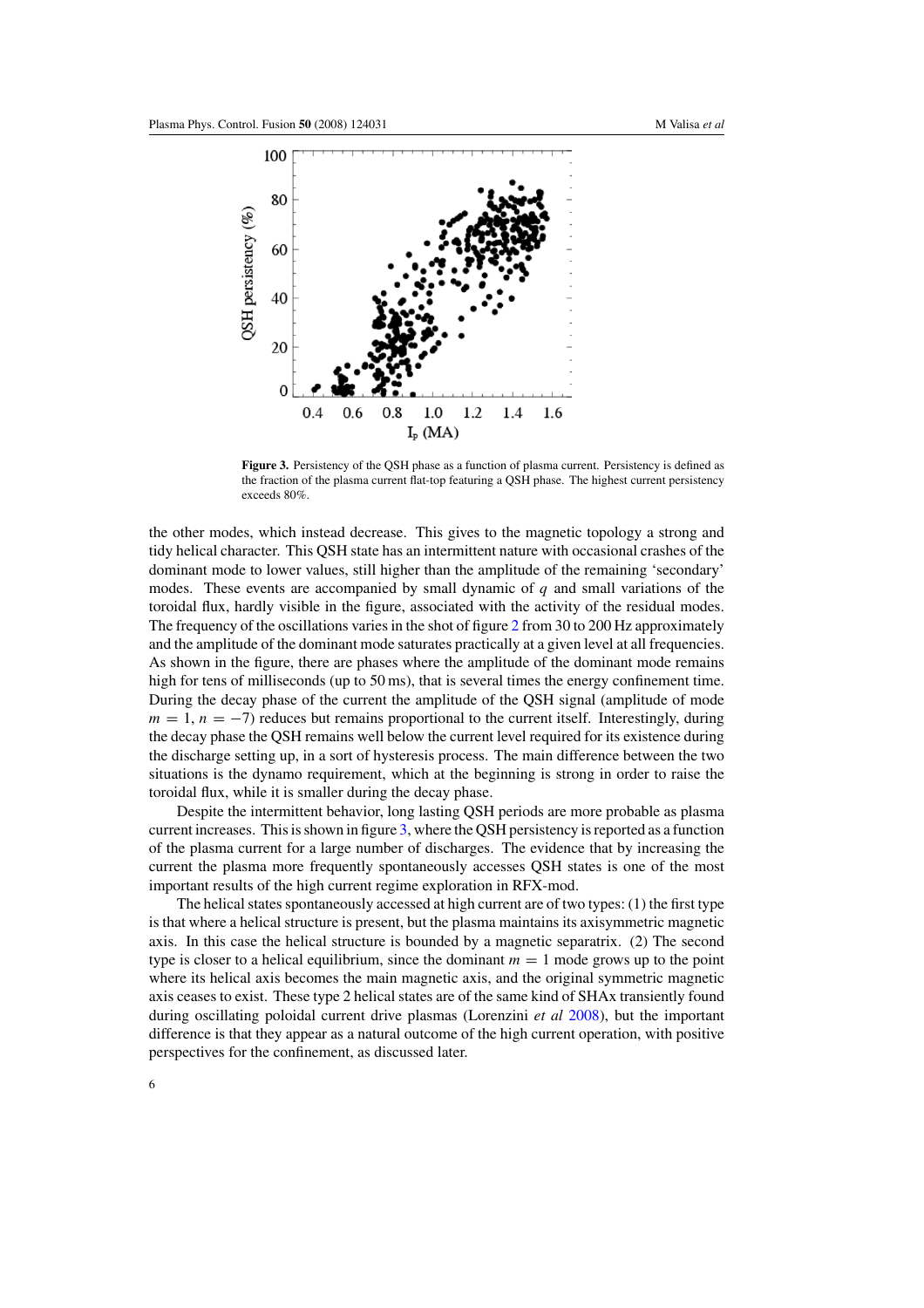<span id="page-7-0"></span>

**Figure 4.** Electron temperature profiles from Thomson scattering diagnostic for (*a*) a high  $T_e$ plateau case and  $(c)$  a localized  $T_e$  structure, together with the corresponding Poincaré plots  $(b)$ for a SHAx case and (d) for the dominant  $m = 1$ ,  $n = -7$  magnetic mode preserving the island separatrix.

As a result of the mode dynamics underlying the two kinds of QSH states, the electron temperature profiles in plasmas with a helical structure display different shapes, which reflect the magnetic topology. In the first type of QSH plasmas there are profiles where a small island located at the mode resonant surface produces a strong temperature peak, which extends throughout the island width (corresponding to approximately 10–20 % of the plasma major diameter). To the second category belong more symmetric profiles, where a strong internal electron transport barrier appears. As previously discussed, these profiles correspond to situations where the expulsion of the separatrix by the dominant island leaves a relatively well ordered structure of nested magnetic surfaces, resilient to the influence of surviving secondary modes. In the latter case a more symmetric and wider  $T<sub>e</sub>$  profile appears.

Two sample profiles from the two categories are shown in figure [4,](#page-7-0) which offers also, below each profile, the reconstruction of the corresponding magnetic surfaces in the Poincaré plots resulting from the field line tracing code ORBIT. One can notice how in panel  $(b)$  the toroidal magnetic axis clearly visible in panel  $(d)$  has disappeared: the new helical axis coincides with the O point of the original island (Bonomo *et al* [2008](#page-10-3)).

The discharges, which spontaneously develop helical equilibrium, are those in which the ratio of the dominant to the secondary mode is large enough (Bonomo *et al* [2008\)](#page-10-3). These conditions are favoured by high currents, low densities and high electron temperatures, or in other words by high Lundquist number  $S = 30I_{\phi}T_{e}(0)^{3/2}/z_{\text{eff}}$  lg  $\Lambda\sqrt{m_{\text{i}}n_{\text{e}}}$ , that is the ratio of resistive to Alfven times. Indeed the normalized amplitude of the dominant mode increases with S and tends to asymptotically saturate, while the amplitude of the secondary or residual modes keeps decreasing as S−0.<sup>3</sup> (Piovesan *et al* [2008](#page-11-23)). Interestingly the decay rate of the secondary modes is approximately the same found on several experiments and obtained essentially in regimes dominated by turbulent, i.e. multimode, dynamo (Stoneking *et al* [1997,](#page-11-24) Intravaia *et al* [1999,](#page-11-25) Terranova *et al* [2000\)](#page-11-26). The highest currents regimes, with high S, are a favourable environment for the island of the dominant modes to spontaneously expel the separatrix and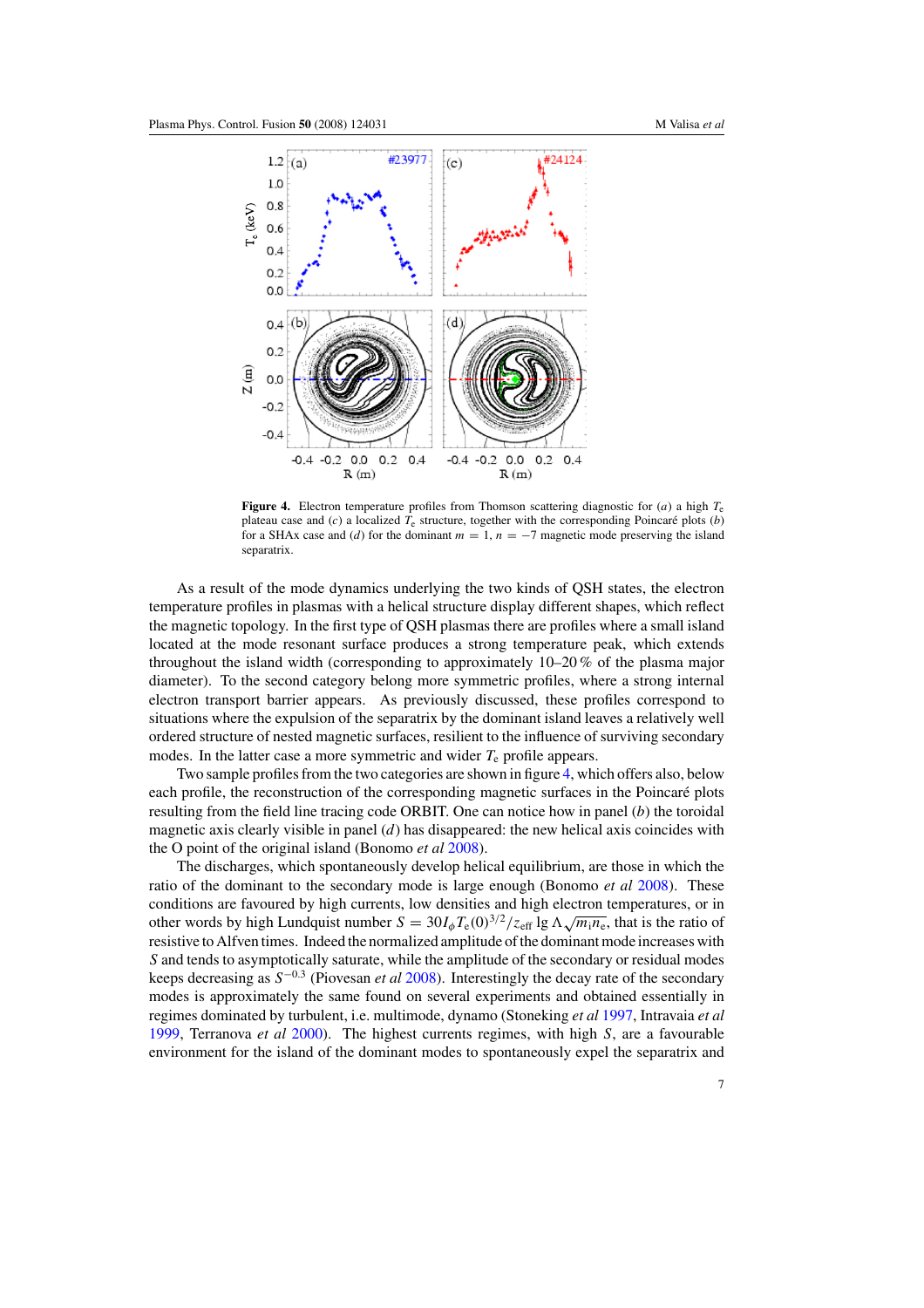<span id="page-8-0"></span>

**Figure 5.** Electron temperature versus plasma current.

develop SHAx. This regime is the closest ever achieved to the predicted SH regime. This finding suggests that at even higher currents, should the secondary modes keep decreasing, this regime should naturally become the standard RFP scenario. The reason why S is a good reference parameter to describe the behavior of the modes and therefore of SH remains to be clarified.

#### *4.1. Confinement and transport at high current*

Exploratory high current plasmas at relatively high density  $(n/n<sub>G</sub> = 0.5)$  display a lower Lundquist number and consistently a lower dominant to residual modes ratio and a lower amplitude of the QSH. When a transition to a multiple mode dynamo occurs confinement degrades by approximately a factor of 2. This is one of the reasons why RFX-mod high current discharges have been run mainly at low densities, with electron densities normalized to the Greenwald density  $n/n<sub>G</sub>$  typically below  $n/n<sub>G</sub> = 0.3$  A second reason is rather operational: at high current the input power increases and therefore the requirements for a low recycling wall become more stringent. Finding suitable conditions for high current high density discharges will be a matter of future investigations.

In the range of density in which the QSH persists, confinement increases linearly with density for any given current. In order to access high density regimes while maintaining good confinement it is planned to rely mainly on hydrogen pellets, to be injected into high current low density target plasmas, corresponding to a low wall recycling situation, with the specific aim of refueling the core of the QSH and building a peaked density profile. Exercises in that direction have been only preliminarily attempted (see below).

Record electron energy confinement times are around 2.5 ms obtained at  $n/n<sub>G</sub> = 0.25$  in a 1.5 MA discharge with pellet injection. Such a result is encouraging as it has been obtained at relatively low density. Ion temperature could not be estimated so that a total energy confinement time is not available.

The electron temperature is seen to increase with current, with no signs of saturation. This is seen in figure [5](#page-8-0) where Thomson scattering (Alfier and Pasqualotto [2008\)](#page-10-4) values are plotted as a function of current. At the highest currents, where strong QSH occurs, several  $T_e$  values come close to 1.2 keV and seem to be slightly higher than the general trend. For those shots  $n/n<sub>G</sub>$  lies between 0.1 and 0.25.

Besides the indubitable interest for the improved transport the question arises whether the volume affected by the ameliorated condition represented by QSH is large enough to have an impact on global confinement. SHAx, in virtue of their broader temperature profiles, have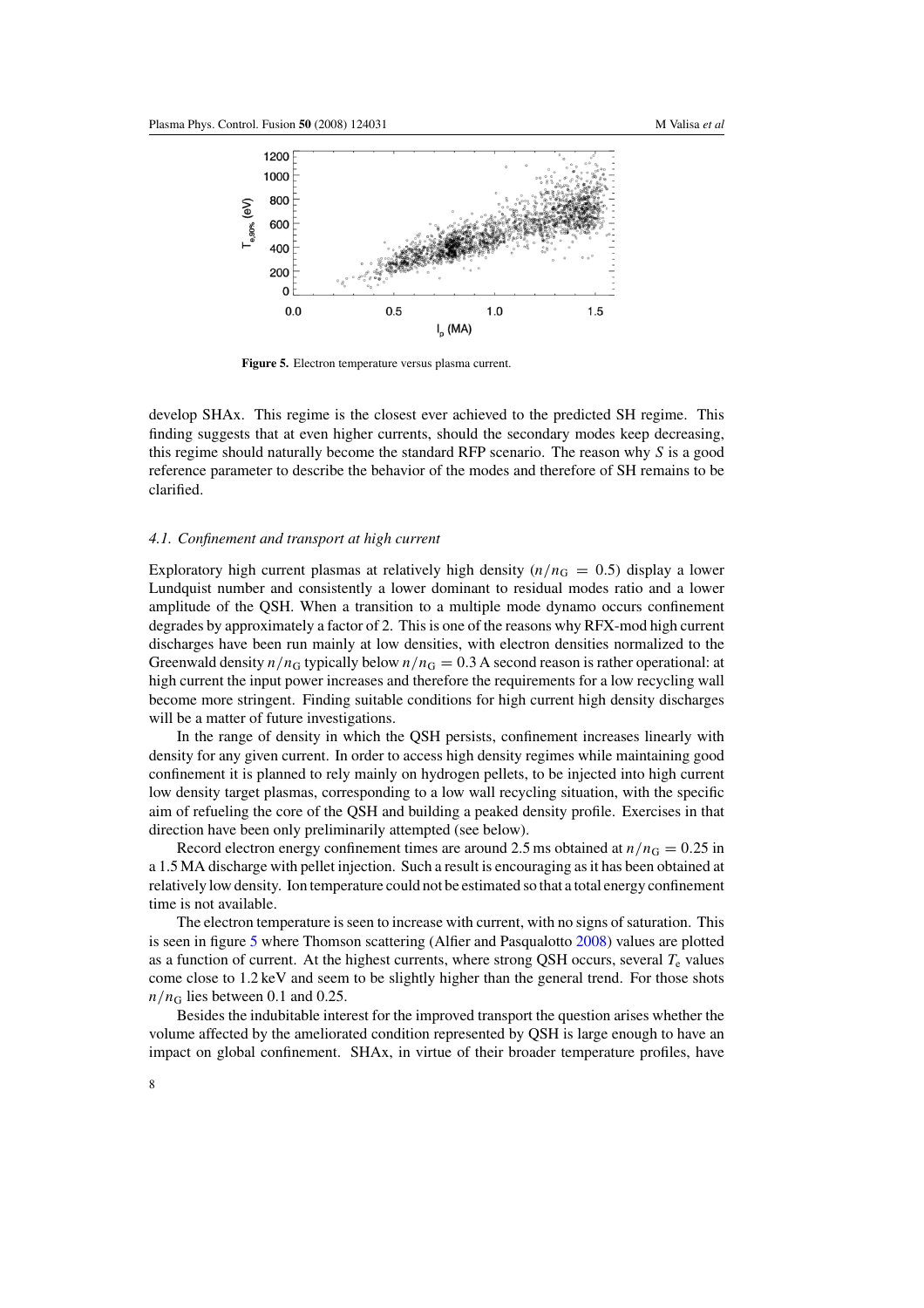confinement times that can be a factor 2 higher than that of a QSH that has developed an island (Piovesan *et al* [2008](#page-11-23)).

#### *4.2. Particle confinement*

The effect of QSH on electron density profiles is less evident in the absence of a substantial source inside the transport barrier. Experiments with hydrogen pellets and Ni laser blow off have been devised to probe the capability of the ordered magnetic structures to better contain particles. Injecting pellets into the islands turned out to be not a simple task since the ablation is largely enhanced in the region of the temperature gradient, significantly reducing the number of particles that can proceed across the barrier. However preliminary evidence exists of stickiness in the region around the island—with poloidal asymmetries that can be tracked at different toroidal positions with the expected phase change—and also that radial density gradients can hold, at least for a short time, during pellet injection (Carraro *et al* [2008](#page-11-27)). Ni particle behavior is particularly difficult to deconvolve because Ni confinement time into the discharge is typically longer (40–50 ms) than the average lifetime of a QSH. Ionization states (Ni XVIII) expected at temperatures of 0.8–1 KeV that exist inside the island have been observed, indicating that Ni has indeed reached the plasma core.

Simulation of particle transport has been carried out by means of the field line tracing code ORBIT (Gobbin *et al* [2008](#page-11-28)) that replicates the magnetic topology of the experiment by superimposing the experimental modes spectrum to the global equilibrium. One interesting finding is that at the low collisionality, typical of the regimes where SH develop, particle transport is not diffusive in the sense that it is different for passing and trapped particles. In particular, trapped ions and to a less extent trapped electrons are easily lost from the island. Passing particles instead display a very low diffusivity, which is determined basically by secondary modes. Conversely, particles in the plasma periphery have little probability of crossing the transport barrier. This fact highlights the problem of fueling the QSH region. Globally, SHAx states appear to confine ions better than QSH in which the island retains the separatrix. The estimated diffusivity turns out to be of the order of 1–3 m s<sup>-2</sup> for the SHAx case against  $20 \text{ m s}^{-2}$  of the latter case. Particle diffusivity also turns out to be a clear decreasing function of the ratio between dominant and secondary modes, which again suggests that at even higher currents, where this ratio is expected to further increase, and correspondingly flux surfaces should be less perturbed, we should meet conditions of higher particle confinement in the plasma core.

#### *4.3. Transport barriers and electrostatic instabilities*

The study of QSH regimes with large gradients in electron temperature is now investigating whether in that region the magnetic turbulence is becoming so small that drift modes, of electrostatic nature, may become important. Indeed, normalized gradients  $R/L<sub>T<sub>c</sub></sub>$  of the order of 20 to 40, where  $L_{T_e}$  is the inverse logarithmic gradient of  $T_e$ , have been found in several cases of QSH. Both gyrokinetic and fluid approaches have been adopted to the study of Ion temperature gradient (ITG) modes in RFP plasmas. The result is that these instabilities are in general more stable in a RFP than in a tokamak, due to the shorter connection length in RFP, but could be excited in the RFX-mod regions where experimentally very high  $T_e$  gradients are found, namely, at the edge of the islands associated with a SH and at the edge of the plasma (Guo [2007\)](#page-11-29). The results hold on the assumption that ion and electron temperatures have the same normalized gradient  $\nabla T/T$ . Ion temperature measurements will therefore clarify if the scenario of an RFP region dominated by electrostatic instability is plausible. This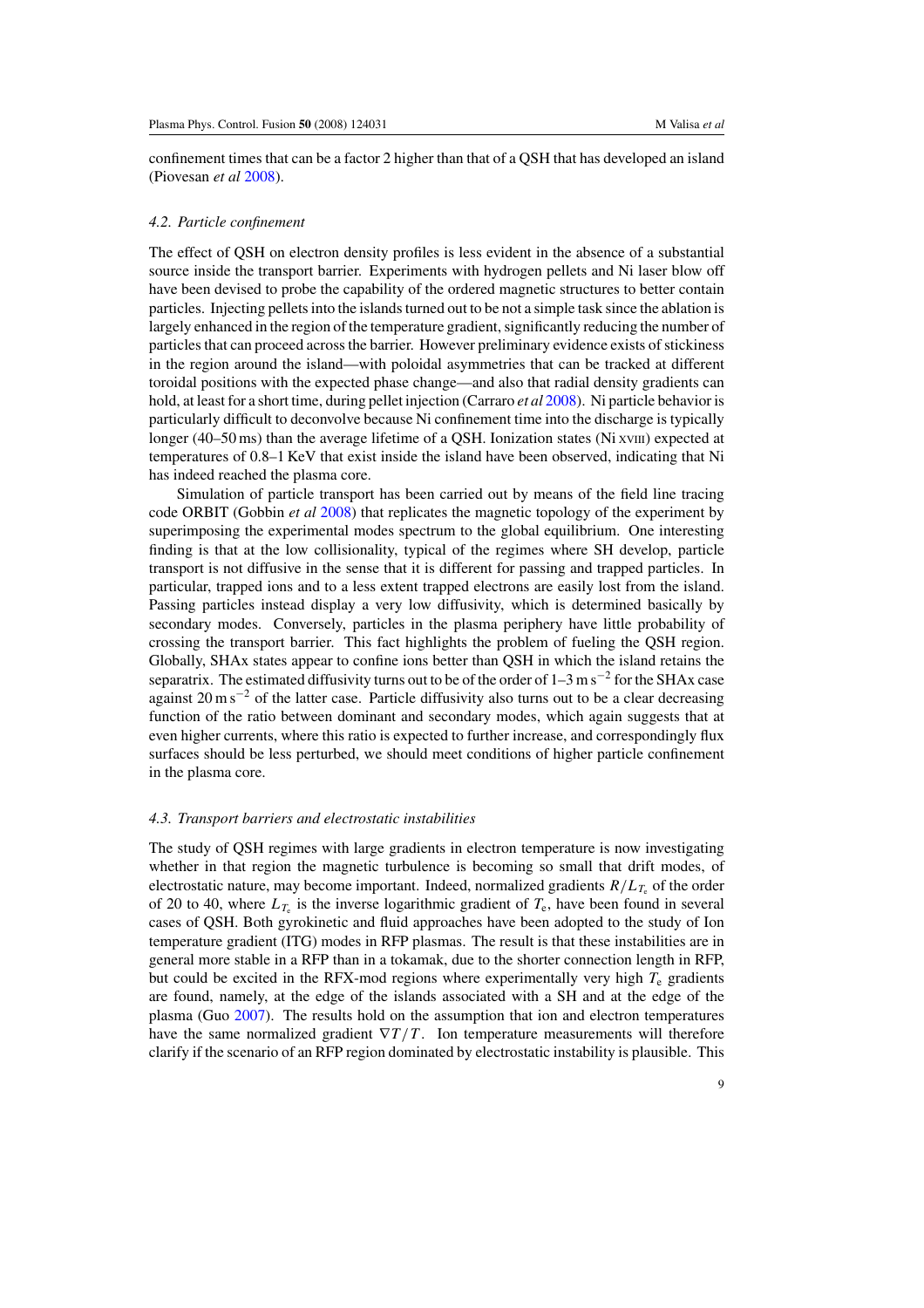<span id="page-10-0"></span>would be a change of perspective of the RFP physics, where urgency on healing magnetic turbulence is gradually substituted by the emerging of the electrostatic turbulence, entering a field well known to the tokamak community. In this sense it is worth mentioning that other tools developed to study drift turbulence in tokamaks such as TRB (Garbet *et al* [2001\)](#page-11-30) and GS2 (Kotschenreuther *et al* [1995](#page-11-31)) are also being adapted to investigate RFP plasmas.

### **5. Conclusions**

The panorama of the remarkable progress achieved in RFP research in the recent past is enriched by the experience at high current, up to 1.5 MA, that has been reliably achieved on RFX-mod with the overall optimization of the machine operation, including continuous progress in the active feedback system for the MHD modes control. High current and, in particular, plasmas featuring high Lundquist number appear to be the natural condition where an RFP with Ohmical helical symmetry (SHAx) can spontaneously develop. In these regimes the temperature assumes wide and relatively symmetric profiles with very steep gradients, reaching values up to 1.2 keV. This is an important step towards the SH predicted by MHD simulations in which the configuration is sustained in a stationary way by a global and chaosfree helical deformation of the plasma. Extensions to include transport modeling are planned; the PIXIE3D code has been implemented to include this physics. In order to improve the current approximation of the SH regime, secondary modes should further decrease. Indeed, we have seen that while the normalized amplitude of the dominant mode shows a tendency to saturate with the Lundquist number  $S$ , and therefore with increasing current, the secondary modes keep decreasing. Higher currents should therefore provide the condition at which to seek the improvement. This direction would in particular help in understanding whether QSH regimes can provide a stationary dynamo as predicted or will conserve an intermittent nature. In the experiment, in fact, surviving secondary modes give to long lasting periods of QSH a dynamical character and cause quasi periodical crashes of the helical symmetry through non-linear interactions. There are also reasons to believe that improvements can be expected from further optimization of the active mode control, where it has been seen that fine tuning of the gains on the dominant mode control has an impact on the QSH persistency (Piovesan *et al* [2008\)](#page-11-23).

A new open issue is presently faced concerning the ability to increase the density inside the SHAx region. Particle transport simulations show that it is very unlikely that particles from the plasma periphery can reach the region enclosed by the large temperature gradients. Increasing the density by gas puffing or through an enhanced wall recycling is deleterious for the QSH because the secondary modes are more easily excited, most probably due to the increased resistivity in the outer region of the plasma. Future experiments will therefore address the issue of directly refueling the plasma core, in the attempt to reach a situation of relatively peaked density profiles, in particular with low densities at the edge, together with relatively peaked temperature ones, towards a QSH regime as close as possible to the SH equilibrium predicted by the theory.

# <span id="page-10-4"></span><span id="page-10-3"></span><span id="page-10-2"></span><span id="page-10-1"></span>**References**

Alfier A and Pasqualotto R 2008 *Rev. Sci. Instrum.* **78** [013505](http://dx.doi.org/10.1063/1.2431769) Bolzonella T *et al* 2006 *33rd EPS Conf. on Plasma Physics 2006 (Rome)* vol 30I (ECA) P-5.087 Bolzonella T *et al* 2007 *Fusion Eng. Des.* **82** [1064](http://dx.doi.org/10.1016/j.fusengdes.2007.05.020) Bonomo F *et al* 2008 *35th EPS Conf. on Plasma Physics (Herssonissos, Crete*) P2.054